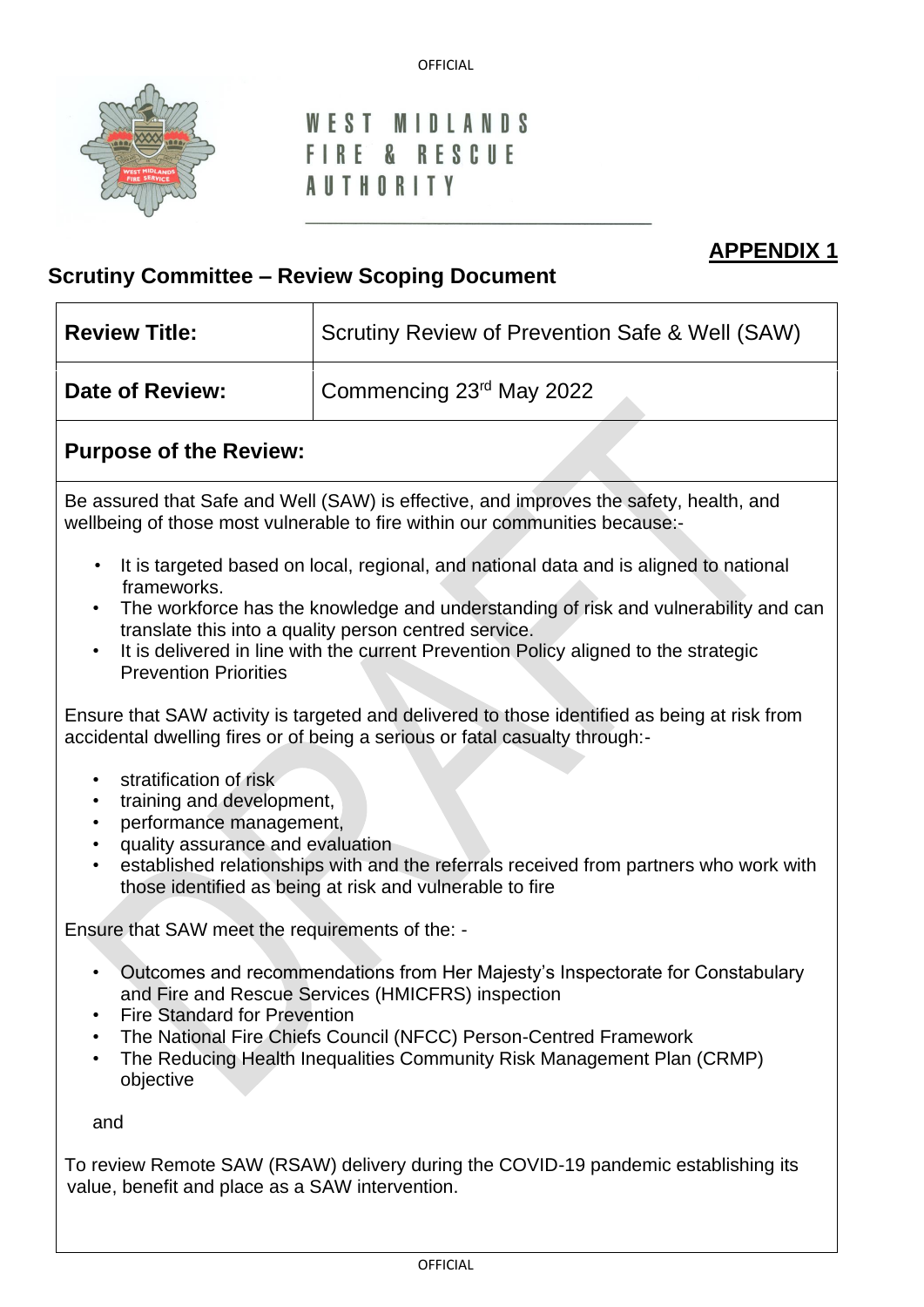

#### **MIDLANDS** WFST FIRE & RESCUE **AUTHORITY**

## **Intended Outcomes:**

The intended outcomes are that:

#### **Stratification of risk**

- The workforce understands the health, lifestyle, behavioural and environmental links to risk of fire and reducing health inequalities
- There is an understanding of the role of RSAW in the future delivery of SAW
- Partner relationships are built using evidence of risk and vulnerability

#### **Record keeping**

- Records are kept in a consistent, safe, and accurate manner
- Establishing improvements for record keeping for SAW within the organisational digital transformation

#### **Training and development**

- That all personnel responsible for the delivery of SAW understand its role in the delivery of the strategic Prevention priorities and the Prevention Policy and how it supports their role for the delivery of SAW
- The workforce across the service understands their roles and responsibilities within SAW delivery
- The workforce has the resources, skills, and knowledge to undertake their roles and responsibilities
- Establish what additional support and resources the workforce would benefit from to deliver SAW

#### **Performance management**

- There is clarity at all levels within the service about the targets set and how performance is measured and monitored against these
- Ensure that SAW is being delivered in compliance with Criteria 8 of the Fire Standard for Prevention
- Assurance that SAWs are targeted and delivered to those who are identified as being most at risk
- The service has a strategy for engaging with external partners who work with those most at risk as we move back to business as usual from the pandemic

#### **Quality assurance and Evaluation**

- The service can evidence the value SAW visits provide to its communities through evaluation of the service
- The service can demonstrate the impact that SAW has on reducing risk and vulnerability to fire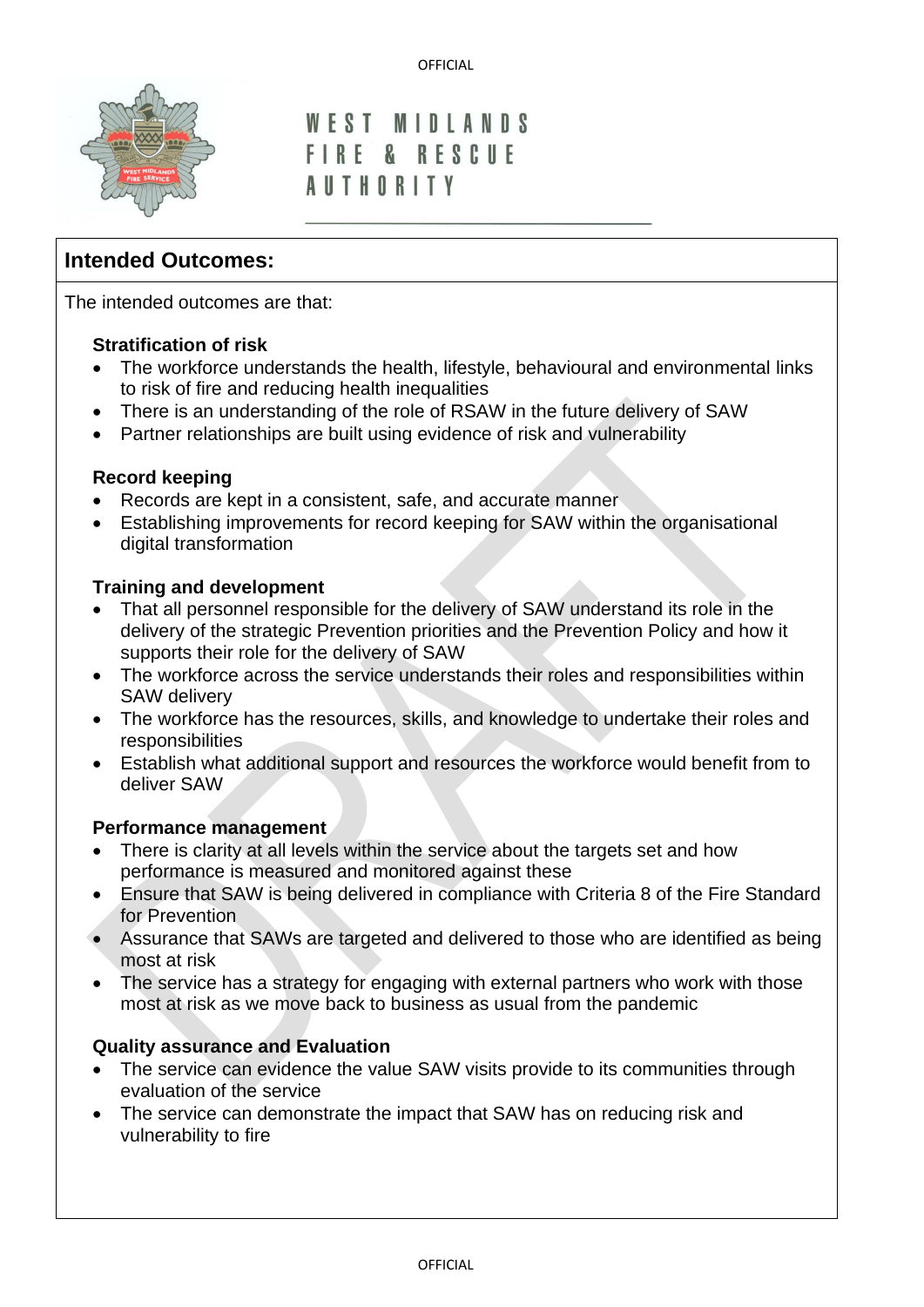

# WEST MIDLANDS FIRE & RESCUE **AUTHORITY**

| <b>Lead Member</b>                                                                                                                                                                                                                                                                                                                                                                                                                                                                                                                                                                                                                                                                                                                                                                                                                                                                                                             | <b>Cllr Sybil Spence</b>                                                                                                                                                                                                                                                                                                                                                                                                                                                                                                              |  |  |  |
|--------------------------------------------------------------------------------------------------------------------------------------------------------------------------------------------------------------------------------------------------------------------------------------------------------------------------------------------------------------------------------------------------------------------------------------------------------------------------------------------------------------------------------------------------------------------------------------------------------------------------------------------------------------------------------------------------------------------------------------------------------------------------------------------------------------------------------------------------------------------------------------------------------------------------------|---------------------------------------------------------------------------------------------------------------------------------------------------------------------------------------------------------------------------------------------------------------------------------------------------------------------------------------------------------------------------------------------------------------------------------------------------------------------------------------------------------------------------------------|--|--|--|
| <b>Lead Officer/Officer</b><br><b>Group (including</b><br>partners):                                                                                                                                                                                                                                                                                                                                                                                                                                                                                                                                                                                                                                                                                                                                                                                                                                                           | <b>Kate Alliss</b>                                                                                                                                                                                                                                                                                                                                                                                                                                                                                                                    |  |  |  |
| <b>Links to Strategic</b><br><b>Objectives</b>                                                                                                                                                                                                                                                                                                                                                                                                                                                                                                                                                                                                                                                                                                                                                                                                                                                                                 | We will prevent fires, road traffic collisions and other<br>$\bullet$<br>emergencies<br>We will focus on reducing health inequalities for our most<br>vulnerable as a means of reducing risk and vulnerability to<br>fires and other emergencies<br>We will educate the community to reduce their risk and<br>$\bullet$<br>vulnerability to fires and other emergencies<br>We will collaborate and work in partnership with other<br>$\bullet$<br>organisations to reduce the risk and vulnerability to fire<br>and other emergencies |  |  |  |
| Reasons for undertaking the review:                                                                                                                                                                                                                                                                                                                                                                                                                                                                                                                                                                                                                                                                                                                                                                                                                                                                                            |                                                                                                                                                                                                                                                                                                                                                                                                                                                                                                                                       |  |  |  |
| To provide assurance that the withdrawal from the Falls Response contracts has not<br>$\bullet$<br>had a detrimental effect on referrals from these organisations for SAW<br>To review SAW considering changes to methods of delivery during the COVID 19<br>pandemic<br>To ensure SAW is aligned to The Plan, Prevention Policy and national guidance<br>To ensure partner engagement and activity is aligned to WMFS's evidence-based<br>$\bullet$<br>approach to prevention activities<br>To develop a strategy for engagement with key partners post pandemic depending on<br>risk and capacity<br>To ensure digital solutions for the management of SAW activity is fit for purpose<br>To ensure all personnel are adequately trained and have the right resources and<br>support for delivery of SAW<br>To ensure systems and processes for performance management and evaluation and<br>quality assurance are in place. |                                                                                                                                                                                                                                                                                                                                                                                                                                                                                                                                       |  |  |  |
| Scoping undertaken by:                                                                                                                                                                                                                                                                                                                                                                                                                                                                                                                                                                                                                                                                                                                                                                                                                                                                                                         | Kate Alliss and Andrea Simmonds                                                                                                                                                                                                                                                                                                                                                                                                                                                                                                       |  |  |  |
| <b>Chief Officer and/or</b><br><b>Partner/Agency Equivalent:</b>                                                                                                                                                                                                                                                                                                                                                                                                                                                                                                                                                                                                                                                                                                                                                                                                                                                               |                                                                                                                                                                                                                                                                                                                                                                                                                                                                                                                                       |  |  |  |
|                                                                                                                                                                                                                                                                                                                                                                                                                                                                                                                                                                                                                                                                                                                                                                                                                                                                                                                                |                                                                                                                                                                                                                                                                                                                                                                                                                                                                                                                                       |  |  |  |

# **Existing data available for consideration:**

- Station Prevention Evaluation
- SAW Evaluation Surveys